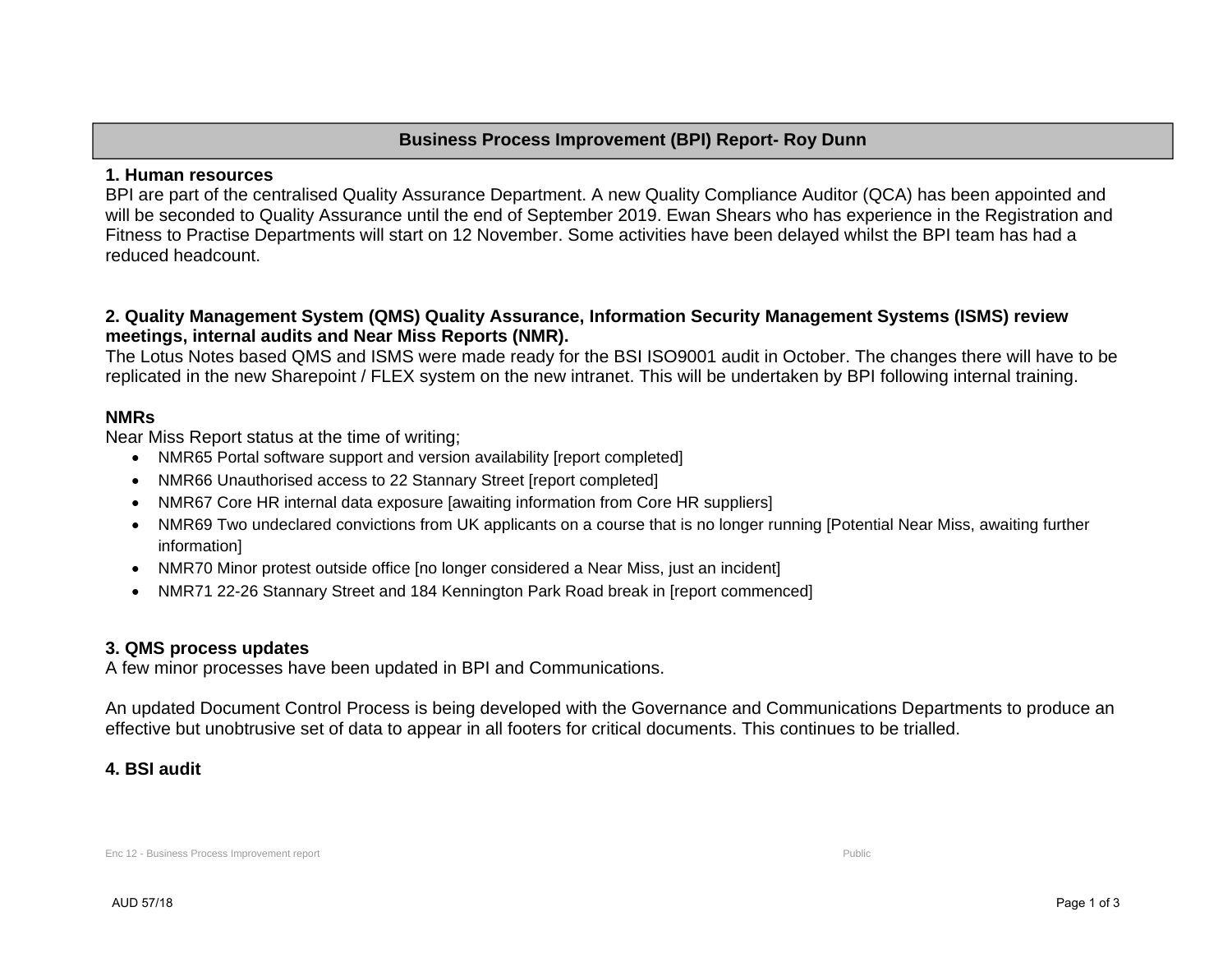The BSI ISO9001 audit took place on 8 and 9 October 2018. This covered QMS, and the FTP, Information Technology (IT), HR Partners and Communications Departments. The report is provided as a paper at this meeting. Two Opportunities for Improvement were identified, one around recording verbal sign off in the Publications process, the other around the use of KPIs within the Quality Management System. To address this, BPI are using Effectiveness and Objective Measures in the ISO9001 and 27001 processes to be more consistent across management systems. Recertification of ISO9001 will take place on 9 and 10 April 2019.

The next ISO 27001:2013 information security audit will be on 29 and 30 April 2019.

The next ISO 10002:2014 service complaints management audit and recertification is on 5 and 6 February 2019.

# **5. Business continuity**

The new management structure continues to be updated in the business continuity plan. BPI will try and validate the plan content at the same time.

A Business Continuity test with IT took place at the new site in the Shadwell / Wapping area. A business based scenario was used. IT tested restored systems, and remotely redirected phone lines from Kennington to dedicated desks at the disaster recovery site. A report will follow. The test was successful.

Northern Line Extension. Work nears completion. No further issues recorded.

## **6. Information security management**

Information Security training continues for Council members and Partners.

## **Information security training results – Partners**

70.4 percent of Partners have completed the information security packages. Those that have not completed it will be asked to undertake the in house developed back up content and question set.

#### **Information security training results – Council members**

Enc 12 - Business Process Improvement report Public